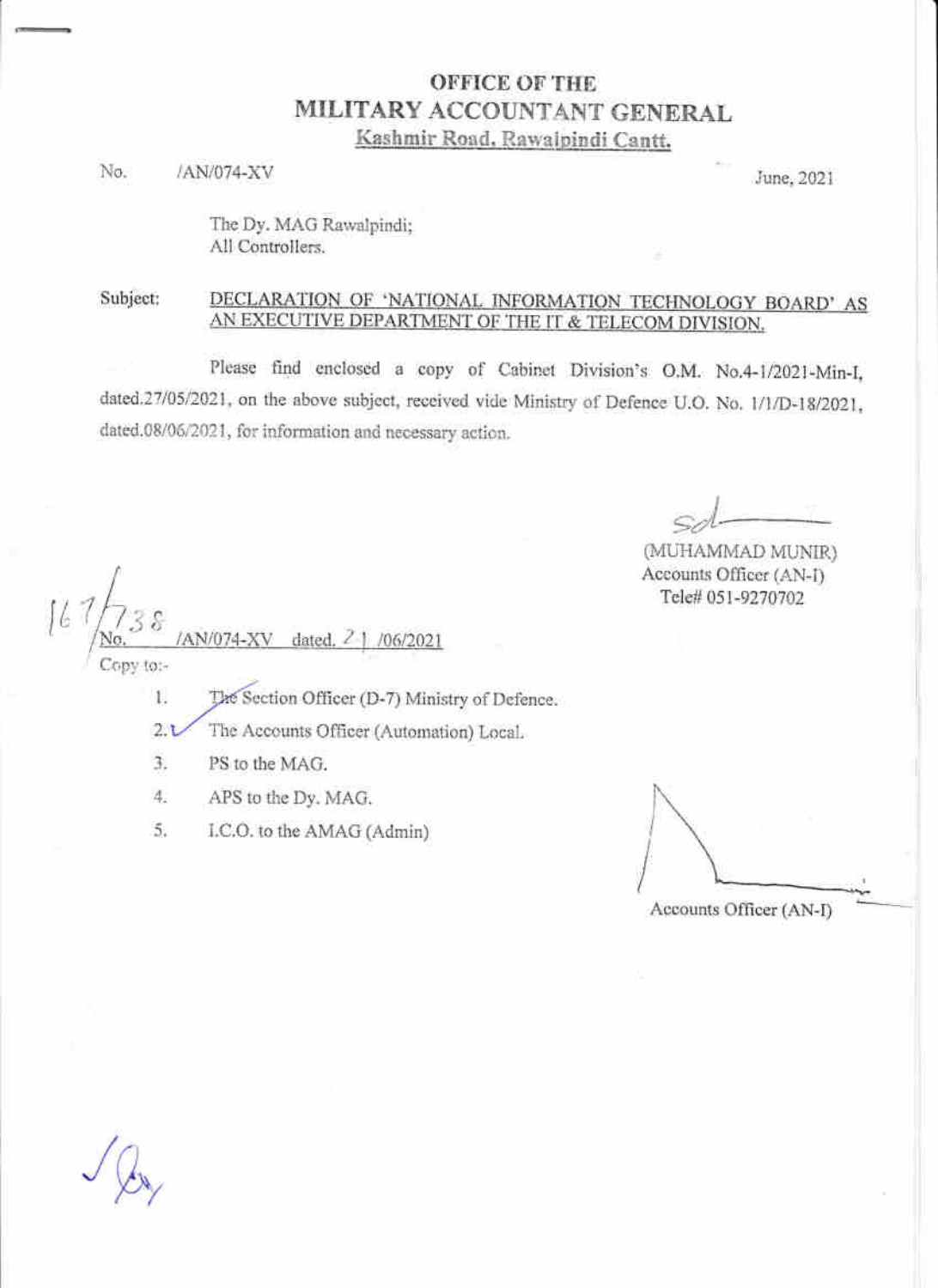

JS-VII  $DS(Army-C)$ **DCM** APS to JS-III

Copy for information, with reference to their letter quoted above to:-

Cabinet Division (Taimur Tajammal), Sr. Joint Secretary to the Cabinet, Islamabad.